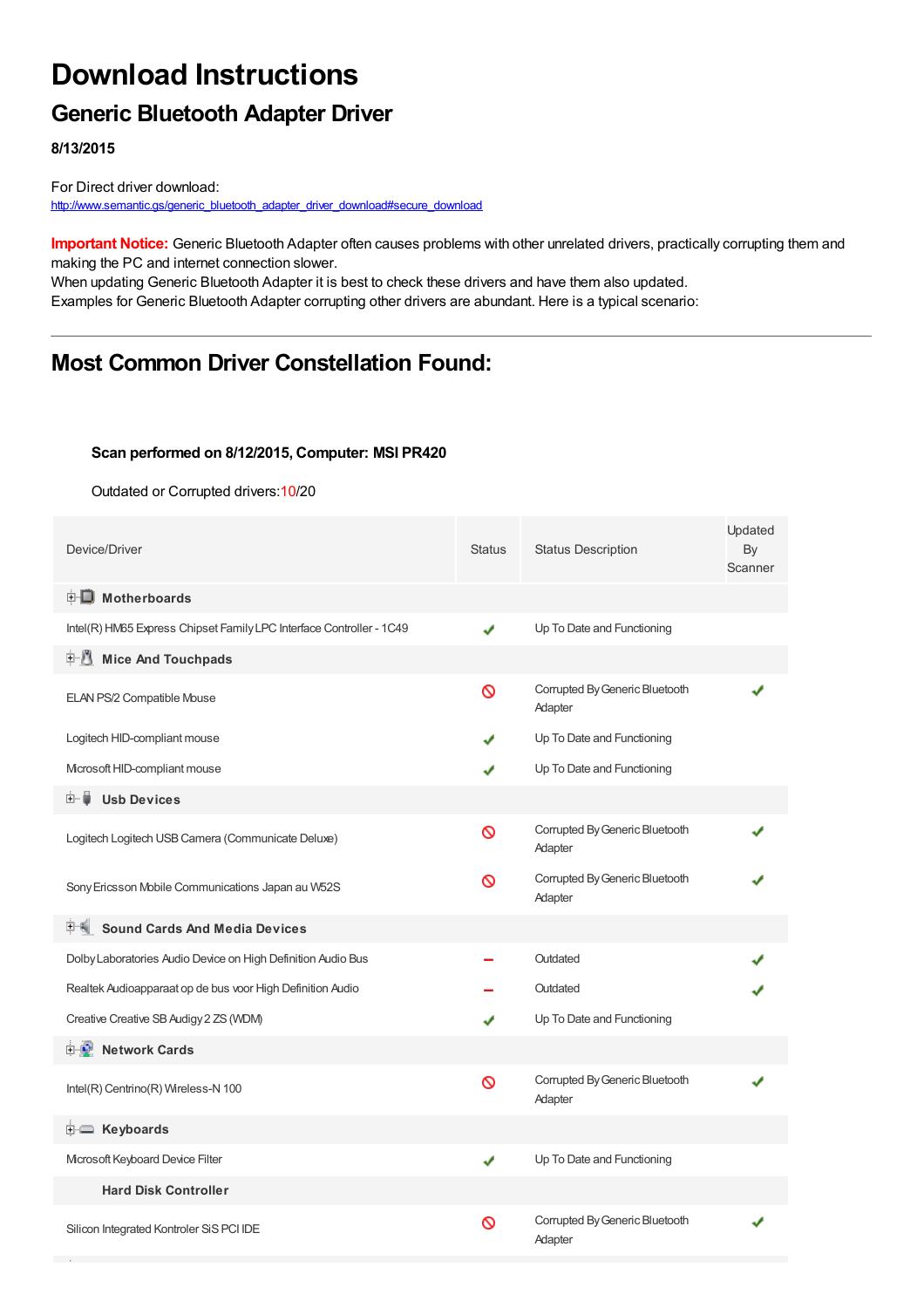| <b>E</b> Others                                                                     |   |                                           |  |
|-------------------------------------------------------------------------------------|---|-------------------------------------------|--|
| SMSC SMSC IrCC - Fast Infrared Port                                                 | Ø | Corrupted By Generic Bluetooth<br>Adapter |  |
| Point Grey Research Texas Instruments OHCI-kompatibel IEEE 1394-<br>vertskontroller | ✔ | Up To Date and Functioning                |  |
| <b>D</b> Cameras, Webcams And Scanners                                              |   |                                           |  |
| Canon CanoScan LiDE 110                                                             | ✔ | Up To Date and Functioning                |  |
| Video Cards                                                                         |   |                                           |  |
| NVIDIA NVIDIA GeForce GT 640M                                                       | ✔ | Up To Date and Functioning                |  |
| <b>E</b> Input Devices                                                              |   |                                           |  |
| <b>KME Periferica USB Human Interface</b>                                           | ✔ | Up To Date and Functioning                |  |
| <b>E-1</b> Port Devices                                                             |   |                                           |  |
| PROLINK PROLINK Diagnostics Device (COMB)                                           | ✔ | Up To Date and Functioning                |  |
| <b>E</b> Monitors                                                                   |   |                                           |  |
| Sony Digital Flat Panel (1024x768)                                                  | ര | Corrupted By Generic Bluetooth<br>Adapter |  |
| <b>E-5</b> Mobile Phones And Portable Devices                                       |   |                                           |  |
| <b>Acer NOKIA</b>                                                                   | ര | Corrupted By Generic Bluetooth<br>Adapter |  |

## **Generic Bluetooth Adapter Driver Models:**

| <b>Driver Model</b>                                | <b>Original</b><br><b>Upload Date</b> | Last<br><b>Modification</b> | <b>Driver File</b>                               | <b>File</b><br><b>Size</b> | <b>Most Compatible</b><br><b>Computer Model</b> | <b>Availabilty To</b><br><b>Scanner</b> |
|----------------------------------------------------|---------------------------------------|-----------------------------|--------------------------------------------------|----------------------------|-------------------------------------------------|-----------------------------------------|
| <b>Generic Bluetooth Adapter</b><br>40844          | 11/22/2014                            | 8/6/2015                    | fxppsrhn-40844.exe                               | 30kb                       | HP3639,                                         | ✔                                       |
| <b>Generic Bluetooth Adapter</b><br>31.1064        | 9/25/2014                             | 8/4/2015                    | generic_bluetooth_adapter-<br>31.1064.exe        | 25kb                       | Supermicro P4SAA,                               | ✔                                       |
| <b>Generic Bluetooth Adapter</b><br>Y1.11.132.11.1 | 8/2/2014                              | 8/9/2015                    | generic bluetooth adapter-<br>y1.11.132.11.1.exe |                            | 124kb IBM ThinkCentre A51,                      | ✔                                       |
| <b>Generic Bluetooth Adapter</b><br>32289          | 12/9/2014                             | 8/6/2015                    | generic bluetooth adapter-<br>32289.exe          |                            | 142kb Toshiba Dynabook SS LX/190DK,             | ✔                                       |
| <b>Generic Bluetooth Adapter</b><br>2.12484        | 7/30/2014                             | 8/4/2015                    | generic bluetooth adapter-<br>2.12484.exe        | 35kb                       | IBM8307KSU,                                     | ✔                                       |
| <b>Generic Bluetooth Adapter</b><br>1.149          | 11/27/2014                            | 8/8/2015                    | generic bluetooth adapter-<br>1.149.exe          |                            | 217kb ASUS Rampage II Quad Core,                | ✔                                       |
| <b>Generic Bluetooth Adapter</b><br>402.146        | 8/2/2014                              | 8/10/2015                   | generic bluetooth adapter-<br>402.146.exe        | 67kb                       | Lenovo 20ARA024KR                               | ✔                                       |
| <b>Generic Bluetooth Adapter</b><br>43482.1        | 9/11/2014                             | 8/6/2015                    | generic bluetooth adapter-<br>43482.1.exe        |                            | 197kb NEC PC-MY30DEZCA,                         | ✔                                       |
| <b>Generic Bluetooth Adapter</b><br>231.11.17      | 11/21/2014                            | 8/9/2015                    | generic_bluetooth_adapter-<br>231.11.17.exe      |                            | 173kb HPBN744AA#ABG,                            | ✔                                       |
| <b>Generic Bluetooth Adapter</b><br>332.11.12.1    | 8/2/2014                              | 8/10/2015                   | generic bluetooth adapter-<br>332.11.12.1.exe    | 99kb                       | Fujitsu AMLO Xi 2528,                           | ✔                                       |
| <b>Generic Bluetooth Adapter</b><br>722.132        | 10/18/2014                            | 8/6/2015                    | uke-722.132.exe                                  | 93kb                       | HPNC829AAR-ABA a6857c,                          | ✔                                       |
| <b>Generic Bluetooth Adapter</b><br>22004          | 7/27/2014                             | 8/5/2015                    | generic_bluetooth_adapter-<br>22004.exe          | 52kb                       | Sony VGN-CR260F,                                | ✔                                       |
| <b>Generic Bluetooth Adapter</b><br>42706          | 8/17/2014                             | 8/5/2015                    | generic_bluetooth_adapter-<br>42706.exe          |                            | 35kb HPDK320A-ABA A206X,                        | ✔                                       |
| <b>Generic Bluetooth Adapter</b>                   | 0/0/201A                              | Q/E/2015                    | generic bluetooth adapter-                       |                            | 102Lh Toobibo CATE I ITE COEE OC1               | J                                       |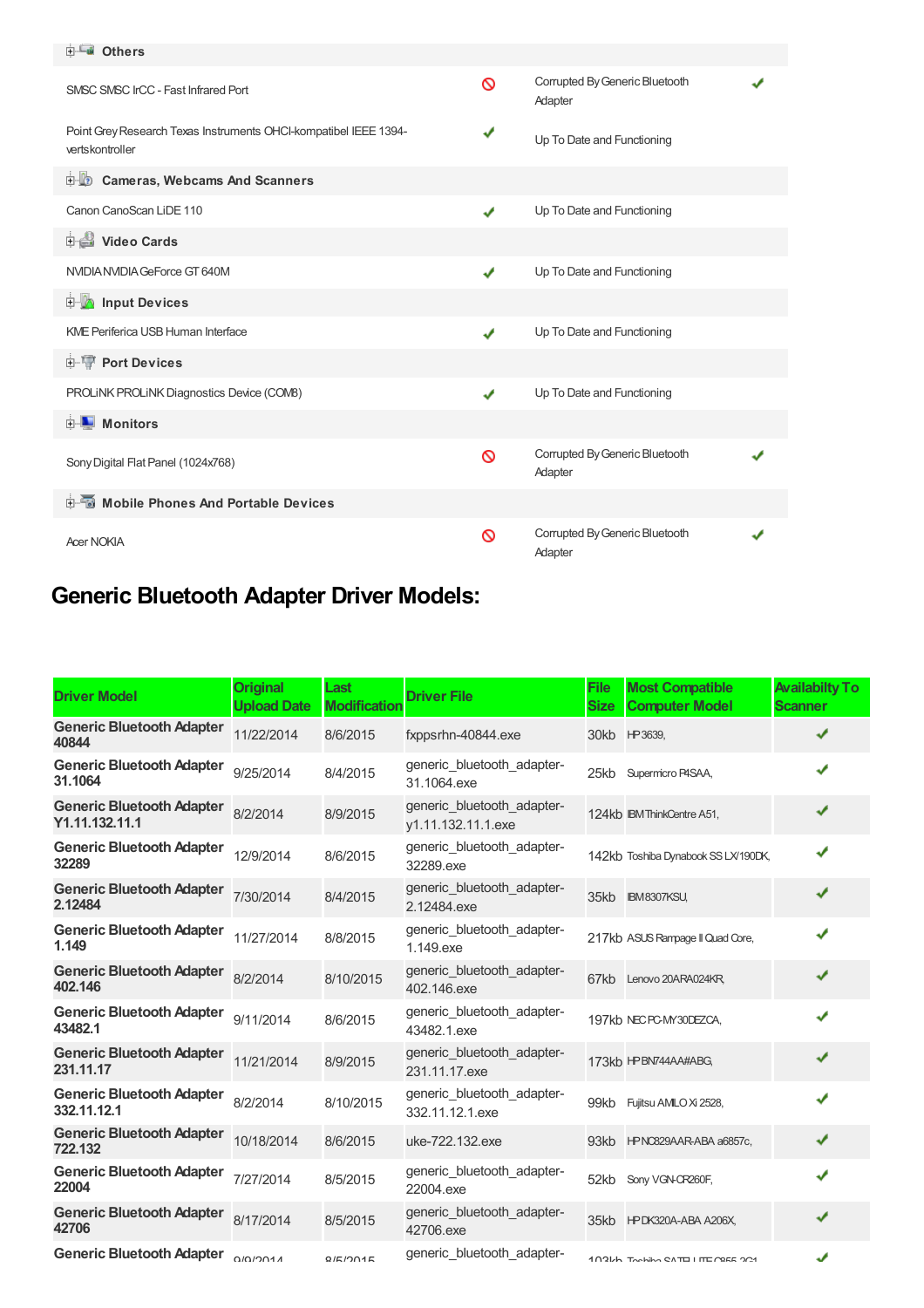| 21.11.163                                      | $UUU14$    | U / U / U / U | 21.11.163.exe                                |      | <b>I UUNU TUSHING OPHELLITE COUD-ZOH,</b> |   |
|------------------------------------------------|------------|---------------|----------------------------------------------|------|-------------------------------------------|---|
| <b>Generic Bluetooth Adapter</b><br>71.1230    | 1/4/2015   | 8/6/2015      | generic bluetooth adapter-<br>71.1230.exe    |      | 212kb IBM6221MFG,                         | ✔ |
| <b>Generic Bluetooth Adapter</b><br>2.1371.14  | 12/19/2014 | 8/5/2015      | rj-2.1371.14.exe                             | 28kb | Compaq BK129AA-AB4<br>CQ3230L,            | ✔ |
| <b>Generic Bluetooth Adapter</b><br>40671.1    | 9/11/2014  | 8/9/2015      | generic bluetooth adapter-<br>40671.1.exe    | 40kb | LG LE50-5B142T,                           | ✔ |
| <b>Generic Bluetooth Adapter</b><br>B621.12.18 | 11/18/2014 | 8/7/2015      | generic bluetooth adapter-<br>b621.12.18.exe |      | 213kb SIE840_P3,                          | ✔ |
| <b>Generic Bluetooth Adapter</b><br>721.136    | 1/21/2015  | 8/5/2015      | generic bluetooth adapter-<br>721.136.exe    |      | 179kb LG S530-L.ACR1AD,                   | ✔ |
| <b>Generic Bluetooth Adapter</b><br>U2.13494   | 10/2/2014  | 8/8/2015      | generic bluetooth adapter-<br>u2.13494.exe   |      | 113kb HPH9-1161ez,                        | √ |
| <b>Generic Bluetooth Adapter</b><br>U1.11.1329 | 9/30/2014  | 8/7/2015      | generic bluetooth adapter-<br>u1.11.1329.exe |      | 173kb Sony VPCSA3S9R,                     | √ |
| <b>Generic Bluetooth Adapter</b><br>J60336     | 12/21/2014 | 8/9/2015      | generic_bluetooth_adapter-<br>i60336.exe     |      | 134kb HPDX2250 MT SRPKMAT,                | ✔ |
| <b>Generic Bluetooth Adapter</b><br>81.12.123  | 7/29/2014  | 8/9/2015      | generic bluetooth adapter-<br>81.12.123.exe  |      | 144kb Acer ATC-603,                       | ✔ |
| <b>Generic Bluetooth Adapter</b><br>33782.1    | 1/30/2015  | 8/4/2015      | generic_bluetooth_adapter-<br>33782.1.exe    |      | 162kb Panasonic CF-W2FW1AXS,              | ✔ |
| <b>Generic Bluetooth Adapter</b><br>Y1.13432   | 8/8/2014   | 8/4/2015      | generic bluetooth adapter-<br>v1.13432.exe   | 28kb | Sony VPCEB48FJ,                           | ✔ |
| <b>Generic Bluetooth Adapter</b><br>Z41.1388   | 9/26/2014  | 8/9/2015      | pvd-z41.1388.exe                             | 46kb | Compaq Evo N610c 470054-655,              | ✔ |
| <b>Generic Bluetooth Adapter</b><br>U2.12071.1 | 10/13/2014 | 8/7/2015      | km-u2.12071.1.exe                            |      | 110kb Sony VGN-CS190N,                    | ✔ |
| <b>Generic Bluetooth Adapter</b><br>83280      | 10/24/2014 | 8/6/2015      | generic bluetooth adapter-<br>83280.exe      | 58kb | Fujitsu FMVFE90DBY,                       | J |
| <b>Generic Bluetooth Adapter</b><br>21.131.19  | 1/25/2015  | 8/6/2015      | generic_bluetooth_adapter-<br>21.131.19.exe  |      | 135kb Sony VGN-P25G Q,                    |   |
| <b>Generic Bluetooth Adapter</b><br>2.10303    | 10/31/2014 | 8/5/2015      | generic bluetooth adapter-<br>2.10303.exe    | 88kb | <b>IBM6204EBC,</b>                        | ✔ |
| <b>Generic Bluetooth Adapter</b><br>2.13276    | 9/28/2014  | 8/1/2015      | generic bluetooth adapter-<br>2.13276.exe    |      | 180kb Zoostorm 7010-0246A,                | ✔ |
| <b>Generic Bluetooth Adapter</b><br>70209      | 10/21/2014 | 8/7/2015      | generic_bluetooth_adapter-<br>70209.exe      |      | 153kb Acer Aspire 1820PT,                 | ✔ |
| Generic Bluetooth Adapter<br>72892.1           | 12/20/2014 | 8/4/2015      | generic bluetooth adapter-<br>72892.1.exe    |      | 108kb Packard Bell IXTREME 6238,          |   |

### **Typical Driver constellation for scanned computers:**

### **Data derived from 864 scans made on these 608 computers from 11/9/2014 to 7/31/2015:**

HPDA322A-ABZ434, Toshiba Dynabook EX1/524CDE, BYONCHAMELEON,GatewayJ6452,Compaq FZ090AA-ABFSR5605FR,HPCompaq CQ62,Compaq DT176A-ABES5320ESES340,Compal HGL30C,Dell Vostro 1440,Dell OptiPlexGX1 500MTbr+, SonyVGN-A317S,Compal DL7x, EMachines EL1331-05, SonyVGN-NS190J, HPPS139AA-ABXa710.fi,Compaq PX697AA-ABZSR1419ITIT520,HP810-070ez, PanasonicCF-51CCKDRBE, Fujitsu FMVNFD70W, SonyVPCEH40EBW, PCCHIPS M770LMRT, Fujitsu FMVA0300C, Fujitsu CELSIUSM730powe,HPHPEliteBook 8560p, IBMRazo,HPPavilion P6640FABC,HPNC787AA-AKL s3789d,HPRJ116AA-UUWm7675.sc, SonyVGN-AW120D, Toshiba Dynabook T351/46CWD, SonyVGN-Z690TJ, Alienware Alienware, LGR590-PR70K, SonyVPCEB1E1E, Acer Aspire 3810TZG, Lenovo ThinkCentre M55p, SonyVGN-UX71, LGFE-225JE1,HPP7478A-ABA761N, Lenovo 7484WWY, PanasonicCF-50MB2FDKM, Zoostorm 7010-0064E, NEC PC-LL750RG1B, IBM8190LGJ, AT AUTOCONT ALLEGRO, Acer Aspire 1820, Sony VGN-B250FP, HP Pavilion ze5400, Gateway DX4820-23, Toshiba PORTEGE R600, HP HPE-550be, HP PX612AA-ABFt3024.f, Compaq PS269AA-ABU SR1360UK GB510, NEC PC-GV30H2ZG3, HP H9-1386, Fujitsu FMVXNLHD2A, Sony VGN-BX745FN, Sony IRX-4390UCOE, Fujitsu ESPRIMO P2521, Lenovo 7484WWY, WIPRO WSG52K55W7-0226, HP VC906AA-ABF IQ842f, Advent PQG9002, ASUS 1225B, Toshiba SATELLITEL850-130, Fujitsu FMV5NUBKH8, PanasonicCF-19HH165NW,HPP7-1040be,HPP1029A-ABU7921, LanixLanixCorp, SonyVPCEH3T9E, Lenovo ThinkPad X61 Tablet, HP310-1125uk, HPHP Pavilion dv2700 Notebook PC, HPGS184AA-AB0 a6240tw, SonyVGN-AR11MR, SonyVGN-SR28\_Q, SonyVGN-SZ7RMN B, HPEP074AA-ABU m7340.uk, KOBIAN KOB746, Panasonic CF-T5AC1DXS, HP600-1390, AMD & ATI P030A, HP FJ377AA-ABFa6538.f, LGR490-KR7WK, HPFR449AA-ABUs3621uk, Acer ATC-603, IBMIBMSystem x3400 M3 Server -[7379Z7X, IBM819437U, EMachines 3265IT, IBMThinkPad T43,NECKV2,HPP7-1031, HPFQ553AA-ABAa6608f,HPD5468AT-A2L a123l, PanasonicCF-S8HYEPDR,HPFQ504AA-ABGa6550a,HPAY024AA-ABAs5360f, IBMBladeCenter HS22 -[7870B4U, Lenovo ThinkCentre Edge 72z,NECPC-GV32WSZE2, AnhochGoliath XD810, SonyVPCCA2Z0E,HP310-1210es, SonySVP1322R4RBI, Shuttle SD10, Fujitsu FMLX70SDG, HP HP Pavilion DV9670EM, Lenovo SS09355260, Sony VPCW12S1R, NEC PC-LL560MG3ER, IBM ThinkCentre A51p, LG LS50-UG5F1, Panasonic CF-SX3TETBR, Sony VGN-A230P, Compaq PW679AA-ABE SR1377ES ES510, Gateway E3048, HP HP Compaq nx7300, Lenovo 37612EG, Gateway T-1629, IBMIBM System x3200-[7042C06, HP ProLiant DL360 G3, HP Pavilion ze4400, ECS M830, Packard Bell ISTART 9112, HCL Infosystems IGL 1701CT, WIPRO WSG37455V-0008, HP GT690AA-AB4 IQ780d, Packard Bell IMEDIAMC 9601, NEC PC-MY26RAZ77S96, BenQ Joybook R55v, Fujitsu FMLX70SDG, Sony VPCF235FA, IBM8184RUM, IBMThinkCentre A51p, NEC PC-LL560MG3ER, HP GG698AA-ABH s3130.nl, Lenovo 1S16800336100W2, ASUS N81De, Compaq DC477A-ABA S3100NXNA111, HP WL325AA-ABD p6326de, HP HP Pavilion dv2000, Dell Latitude 7350, Panasonic CF-SX2JE4DS, HP P7-1102, Panasonic CF-52GCR42AG, Sony VGN-CS26G\_C, Sony VGN-A215M, HP HP Compaq nx6110, WIPRO WIV37455-0863, Sony VPCZ23M9E, Packard Bell ISTART 8401, Acer AS5737Z, Toshiba Satellite C850-B820, IBM 23736G4, SonyVGN-FW54E, PanasonicCF-52ELNFQAM, Biostar TP55, SonyVGN-NS31MT\_S, PanasonicCF-30CCQCZBM,GatewayGM5632E, SonyVPCEG26EG, Acer TM6595, Fujitsu FMVXDBJH2Z, Packard Bell NC-ENLE11BZ-4508G1TMNKS, LGR480-K.APC2BA3, Sony VPCW21C7E, Sony VPCEH1S1E, HP P5282A-ABA 9995, Fujitsu FMVS565ABC, Lenovo 7358W12, HP VS165AA-UUW s5270sc, NEC PC-VY22MAZ7A, HP Hp compaq nx9500, Toshiba DynaBook G6C/X18CME, HP HP 530